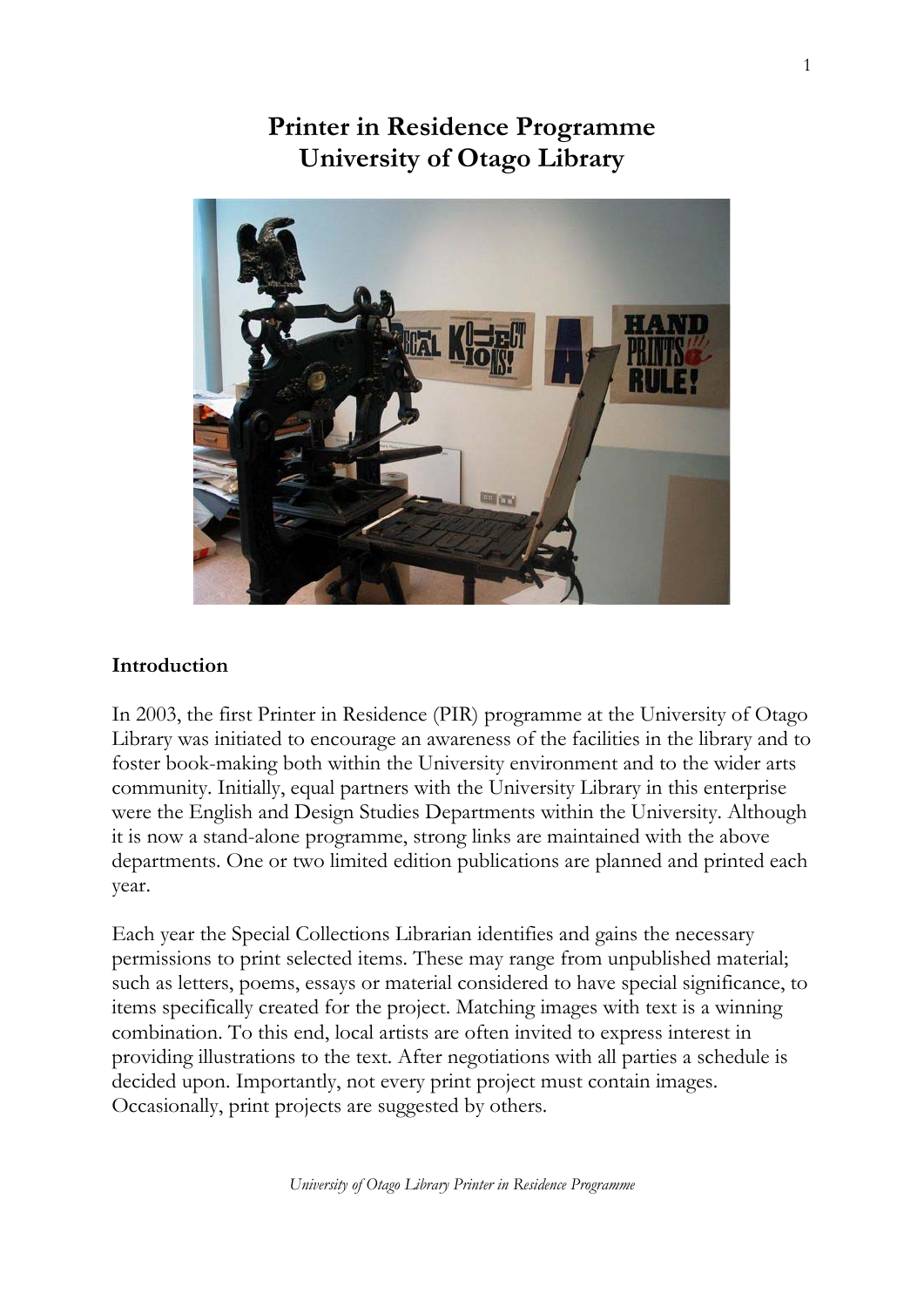### **Printer Selection Criteria**

### **1. Technical skill and experience:**

Candidates are to have knowledge and practical skills of using flat-bed and cylinder printing presses, specifically an Albion or a Columbian 'Eagle' press, or a 1950s Vandercook proofing Press. Working type in the Otakou Press Room is mainly Garamond, with a small selection of Gill, ornaments, and various sizes of wooden type.



To assist any successful candidacy, an established body of work printed by the candidate may be requested.

### **2. Production management**

The PIR programme currently operates within a four to five week period beginning early August each year. This coincides with second semester teaching and hopefully matches the teaching requirements of the English Department, Design Studies, and Art History. There is scope for movement. Within this designated time-frame, one specified publication is to be completed. In order to achieve this, the PIR candidate needs

- good time management
- good planning skills
- and an ability to finish the required printing on time.

The ability to work well with others is a vital requirement. Many of the publications are collaborative affairs, requiring dialogue between print-makers, artists, and authors, as well as the Special Collections Librarian, and other University Library representatives.

While in residency, the Printer in Residence will also be responsible for keeping facilities and equipment in the Press Room clean and tidy.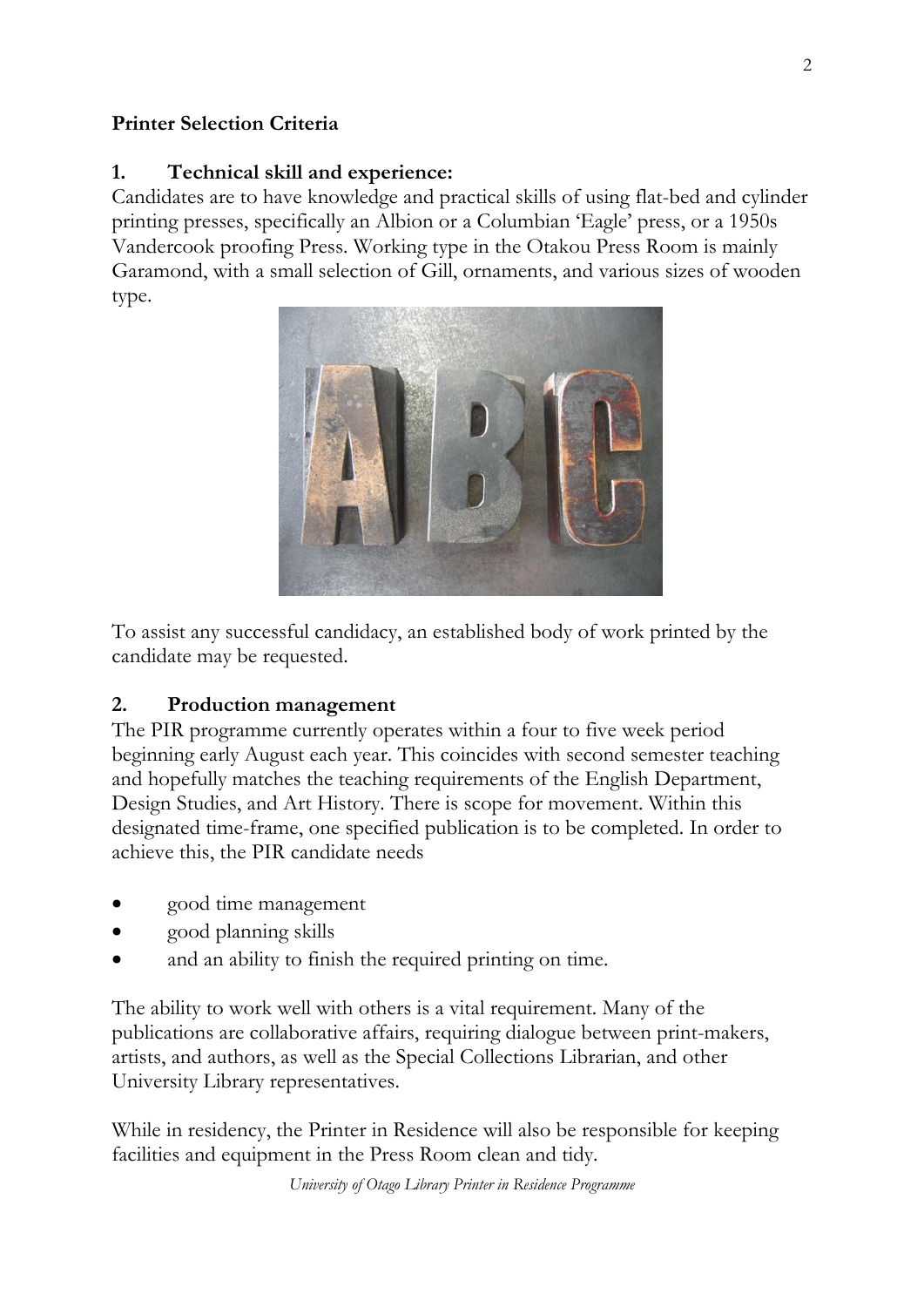### **3. Education and promotion:**

One vital component of the PIR programme is the outreach to students and staff of the University, and to the wider community. To raise the profile of the Otakou Press facility each candidate is required to talk to students and staff of the University, and those interested parties from the general public. The most convenient way is through seminars and lectures to the various departments, with some practical sessions in the Press Room. Scheduling is done in consultation with library and departmental staff. In the past, examples of outreach have been

- a typography lecture to Design Studies Department students
- a seminar on Book Arts to English Department students
- an open lecture to the wider community (staff, students, general public) on the collaborative work between poet (Brian Turner), printer (John Holmes), artist (John Mitchell), and print maker (Inge Doesburg)
- and brief typesetting skills to English students *in situ* at Otakou Press Room.



Because there are a limited number of good hand-craft printers in New Zealand, and the reality is that the skills and art of hand-setting and layout are not being passed on, the visiting printer may be required to teach a selected number of students in a more formal setting. Eg. A two day workshop which would be scheduled after the print project has been completed. The workshop is dependent on numbers interested and time available. Such an activity is negotiated before the Printer begins the Residency.

The Committee Room next to the Otakou Press room can be booked and made available for small tutorials and seminars.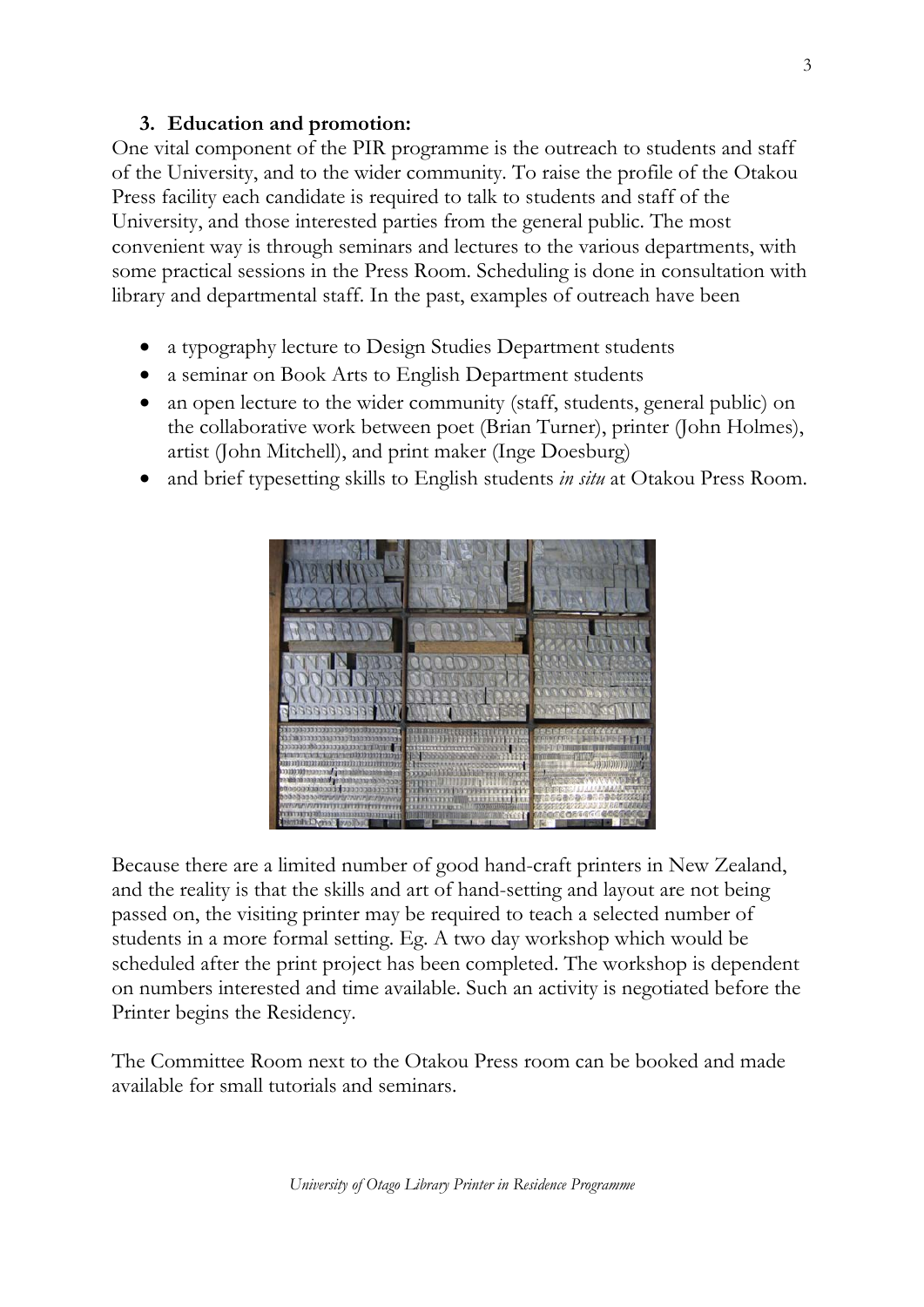### **4. The Publication**

There is a large creative element in each production. There is the slow process of establishing the right and appropriate papers, typeface, covers, and images (if desired) for the end result. There is also the slow and careful process of handprinting: design, layout, and the realities and nature of the hand presses. With precedents established from the outputs of the Bibliography Room and the more recent PIR programmes, the aim is to produce good quality limited edition publications that would not normally be produced. Importantly, the publications should be made available to everyone, with a special emphasis on libraries and research institutions. That they become available in the public domain is important.

Experience has shown that a print run of 100 copies of a book with 9 sheets is at the upper limits of the facilities at the Library, especially when considering the time-consuming processes of collating and sewing. Consideration must be given to these after-print processes when deciding on issue numbers. More recently the University Bindery have had input into the sewing-binding process.

Each publication is assessed independently as regarding the price it should be sold for. Factors taken into account include printing material costs, all contract fees and accommodation costs of individuals involved, the market and its vagaries, and the value of the work of the author and artist. In keeping with 'the spirit of the press', there has to be a balance between making the publications available to everyone, while not under-valuing the creative work of those involved. This is a delicate process.





### **5. How to Apply**

*There is no formal application form*. Applicants interested in the Programme should contact the Special Collections Librarian and give details of printing skills, work done, availability, and the usual contact details.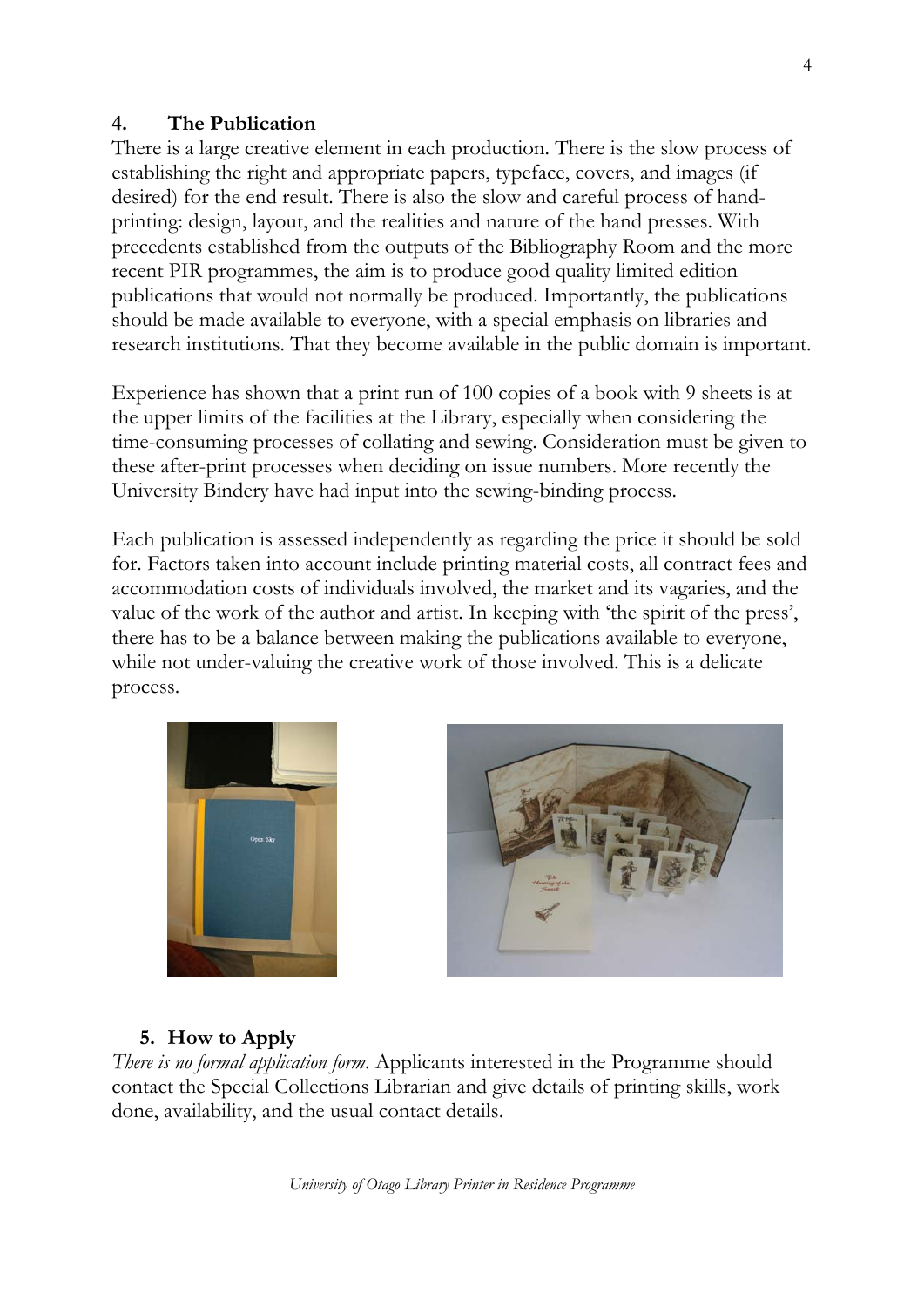Special Collections Librarian: Donald Kerr Email: Donald.kerr@otago.ac.nz Post: Special Collections, University of Otago, P.O. Box. 56, Dunedin, New Zealand.

### **Illustrator Selection Criteria**



In early 2005, the Otakou Press Room acquired an etching press. If the print project requires images, an artist and/or print-maker is approached about their availability in the programme. The artists are expected to collaborate closely with the printer towards achieving the desired publication. Much freedom is given to the artists on what they produce. However, facilities at Otakou Press are limited and therefore etching and solar-plate engravings are the usual image outcomes.

Like the print criteria above, the artist needs:

- good time management
- good planning skills
- and an ability to finish the required images on time.

The ability to work well with others and to be able to 'show and tell' the PIR experience to others in formal or informal settings is required.

### **Fees**

If not local, the PIR programme offers accommodation, a stipend, and return airfare to and from Dunedin for the Printer in Residence. If local, there is a stipend attached. Accommodation is usually at the Guest Room, St Margaret's College, and includes meals.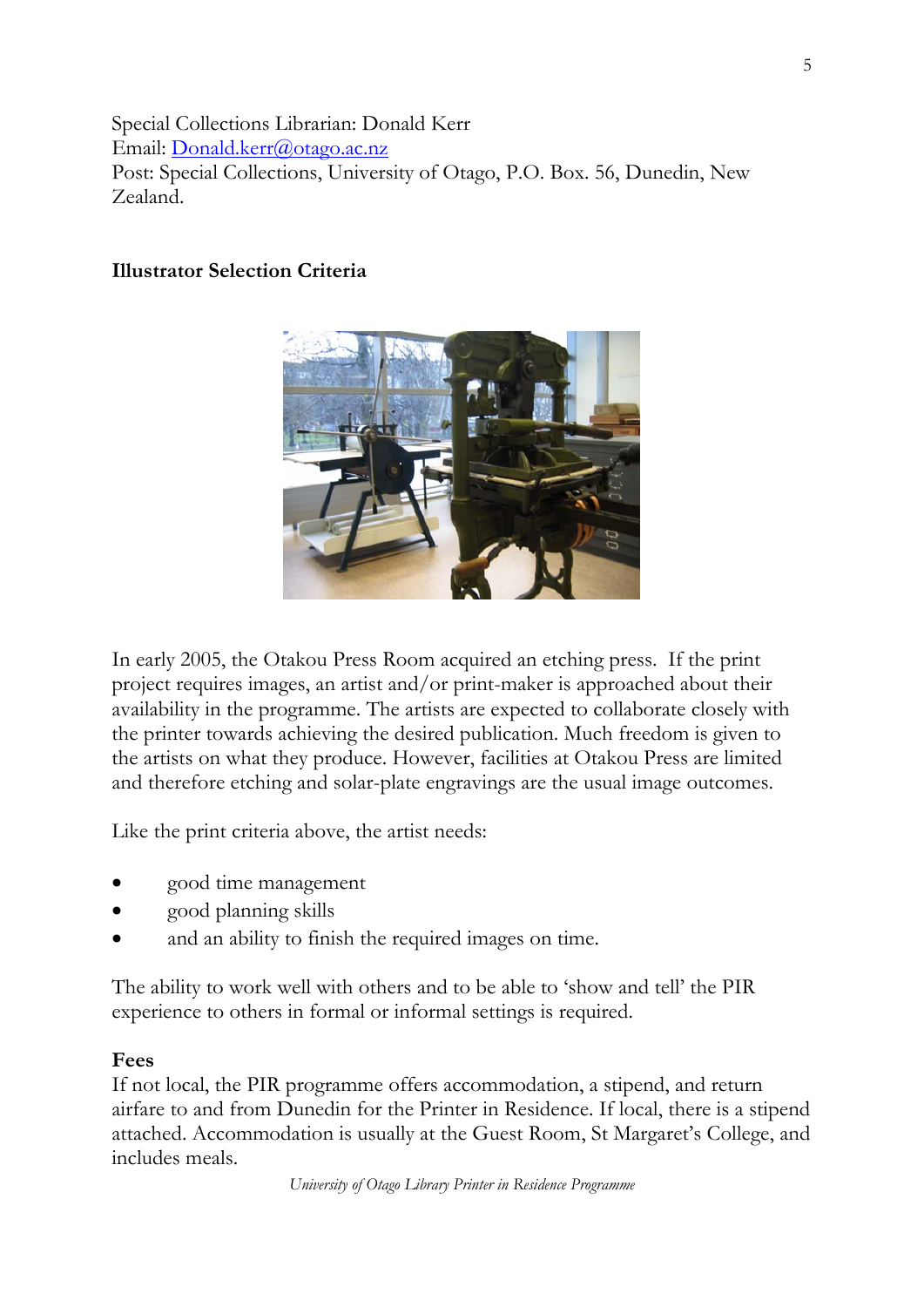A fee is also allocated to the artist, and is apportioned on the complexity of the job and the overall costs of the publication.

Occasionally, an author's fee is allocated, especially if the author has given special permission to reproduce text, or has created it specially for the purpose of the publication. It is a negotiated fee. Examples in the past (2007 PIR) have included Hone Tuwhare for his permission to use poems from his *Come Rain Hail*.

### **Partners**

There is a close liaison between the University Library, the English Department, Art History (Humanities) and Design Studies (Science). Associates include the Development Office, University of Otago. Otakou Press publications have made ideal gifts for donors to and alumni of the University. The Development Office usually purchase one copy of each publication for this purpose. These items are stored in Special Collections.

Other interested parties include the Otago Polytechnic, especially the Printmaking Department, the College of Education, Dunedin Art Gallery and Dunedin Public Library.

### **Material Fees**

All costs of the production (Paper, Binding (if required), Press incidentals – ink, rollers, etc.) are borne by Otakou Press, care of the University Library.

### **Suppliers**

Southern Paper, 46 Main Road, Fairfield, Dunedin. Phone: 03-488-1002 Fine Art Papers, 200 Madras St., P.O.Box 22-082, Christchurch. 03-379-4410 artpaper@ihug.co.nz

It is important to order well in advance as most papers are imported.

### **Publicity**

All publicity (via Marketing and Communications Department, University of Otago, departmental email list groups, national list groups (LIANZA, ExLibris), and other media: radio, television, newspaper) is borne by Otakou Press, care of the University Library. However, participants in the programme are encouraged to promote the publication.

### **Monitored by**

Special Collections Librarian, in consultation with the Humanities and Commerce Faculty Librarian. Input from the English and Design Studies departments may be called upon.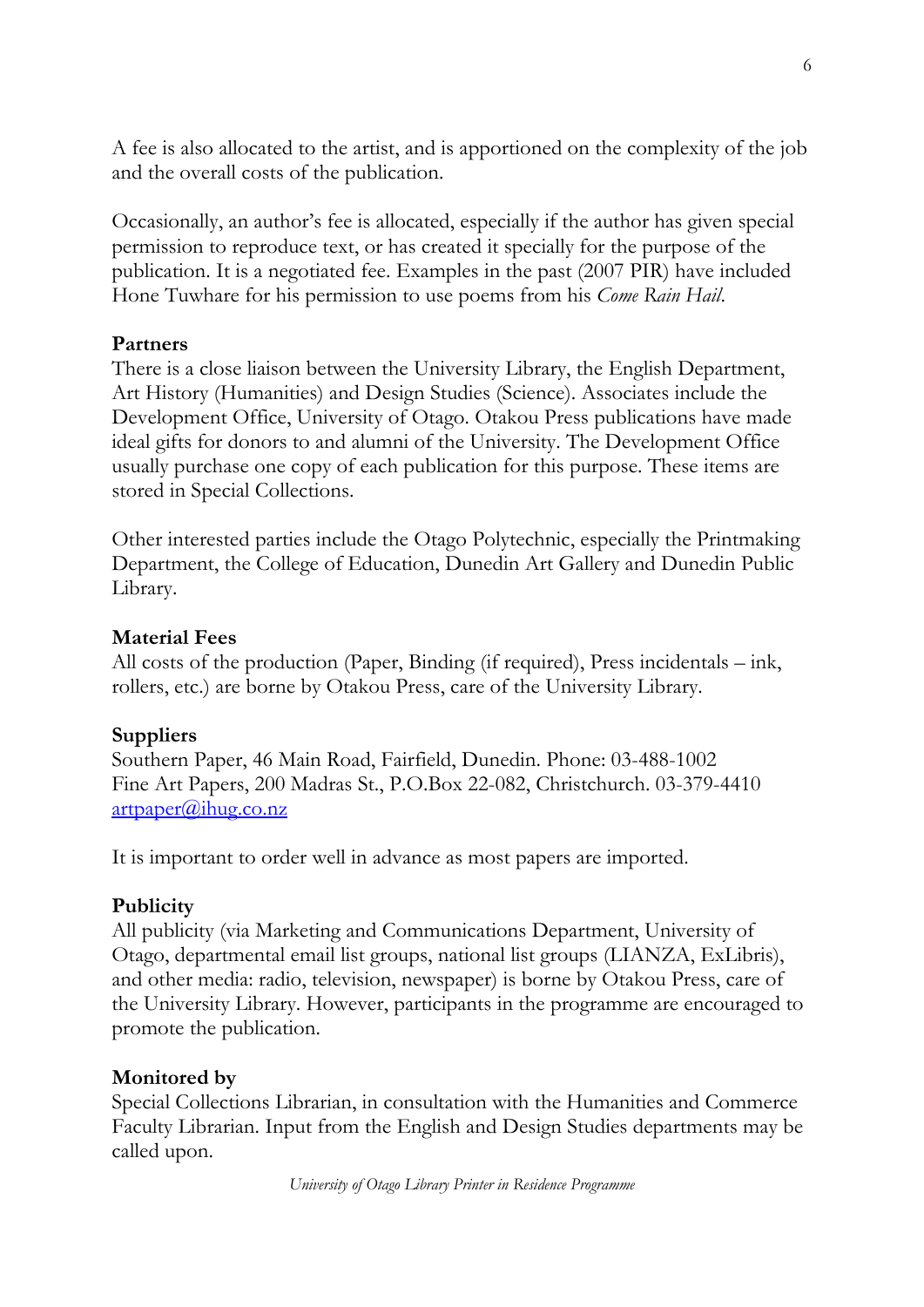Dr Donald Kerr Special Collections Librarian November 2009

1958 from Charles Brasch, Heriot Row,

**Bibliography of Books from the Bibliography Room/Otakou Press 2003-2009** 

\*\*

**Title:** '… a great warm **Author:** feather-bed' Charles Brasch **Printer:** Tara McLeod **Illustrator(s): Contributors: Name of Press: Publication**  Bibliography Room, **Date:** August **harles** University of Otago 2003 lrasch **No. of pages:** 4 **No. of illustrations:** 1 **Details of illustrations:** woodcut image of Brasch on cover **Type of Principal typeface:** 14pt Garamond bold **Press:** Vandercook Proofing Press **Paper:** 120 gsm Sorbex **Paper size:** 23cm [height] **Binding:** Hand sewn **No. of copies:** 50 **Price: Notes:**  Letter to Hal & Rosemary Summers, England, 28 February

*University of Otago Library Printer in Residence Programme* 



7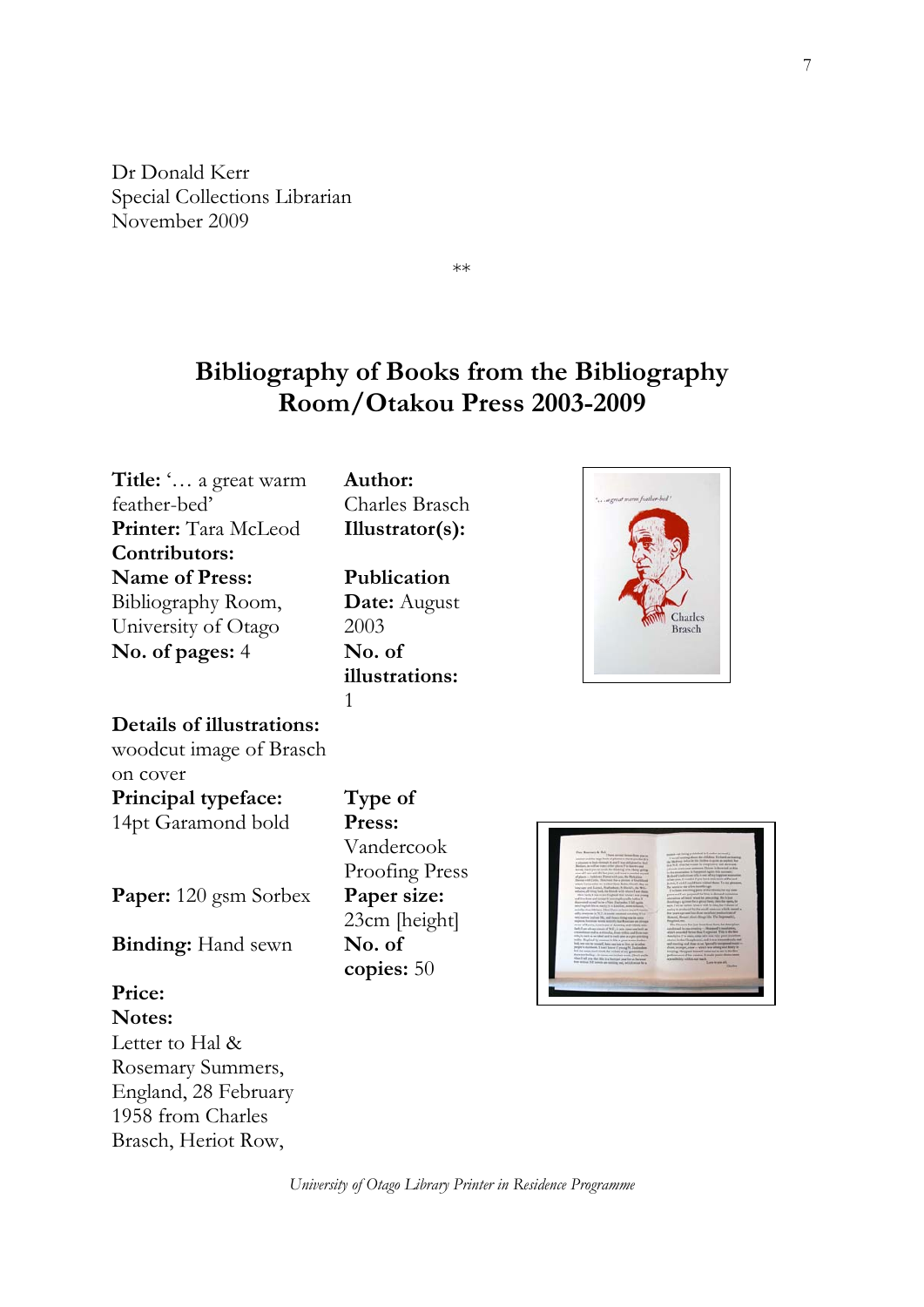### Dunedin, N.Z.

**Title:** A haggis of verse **Author: Printer:** Tara McLeod **Illustrator(s): Contributors: Name of Press:** Bibliography Room, University of Otago

**No. of pages:** 14 **No. of** 

**Details of illustrations: Principal typeface:** 14pt Garamond bold

**Paper:** 120 gsm Sorbex Cover 215 Sundance **Binding:** Hand sewn **No. of** 

**Price:** \$20.00 **Notes:**  Collection of poems on various subjects from seven poets who have an association with Dunedin. Edited by Donald Kerr

**Publication Date:** September 2003 **illustrations:**

**Type of Press:** Vandercook Proofing Press **Paper size:** 23cm [height] **copies:** 50





**Title:** Faces in the water **Author: Printer:** John Holmes **Illustrator(s):** 

**Contributors:** Inge Doesburg **Name of Press:** Bibliography Room, University of Otago

Brian Turner John Mitchell

**Publication Date:** September 2004

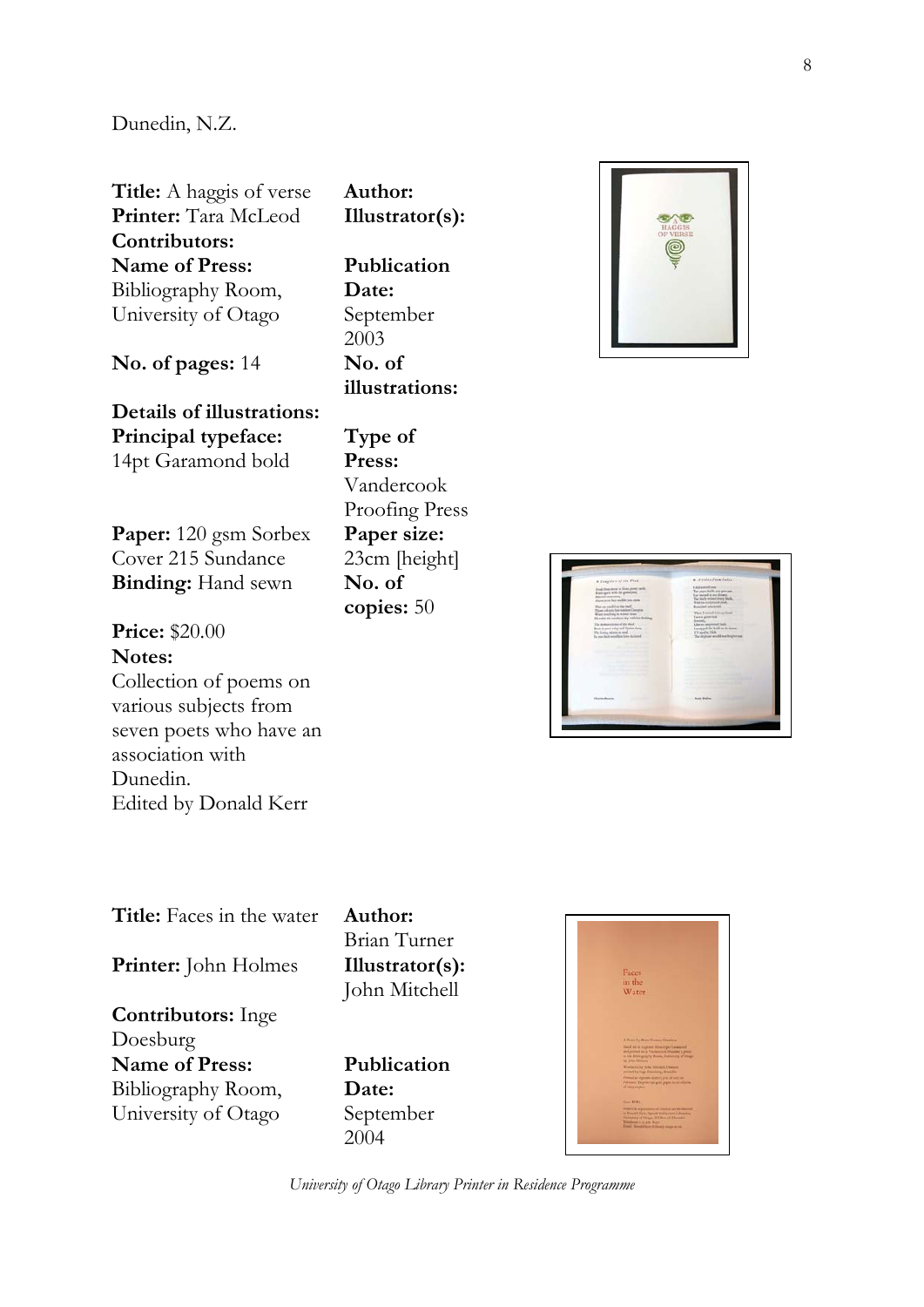## **illustrations:**

5

### **Details of illustrations:**

Woodcut images by John Mitchell; printed by Inge Doesburg **Principal typeface:** 14pt Garamond bold

### **Paper:**

Fabriano Tiepolo 290gsm

### **Binding:**

Conqueror Wine card folder with 2 ribbon ties attached to front and back covers, cream paper label on front printed in red within a black ruled border. **Price:** \$250.00 **Notes:** 

**Type of Press:** Vandercook Proofing Press **Paper size:** 38 x 28 cm

**No. of copies:** 60



### **Title:** Access to lilac **Author:**

**Printer:** Brendan O'Brien **Contributors: Name of Press:** Bibliography Room, University of Otago

Joanna Margaret Paul **Illustrator(s):** 

**Publication Date:** 2005

**No. of pages:** 20 **No. of illustrations:**



### **Details of illustrations:**

All by Joanna Paul and printed from polymer blocks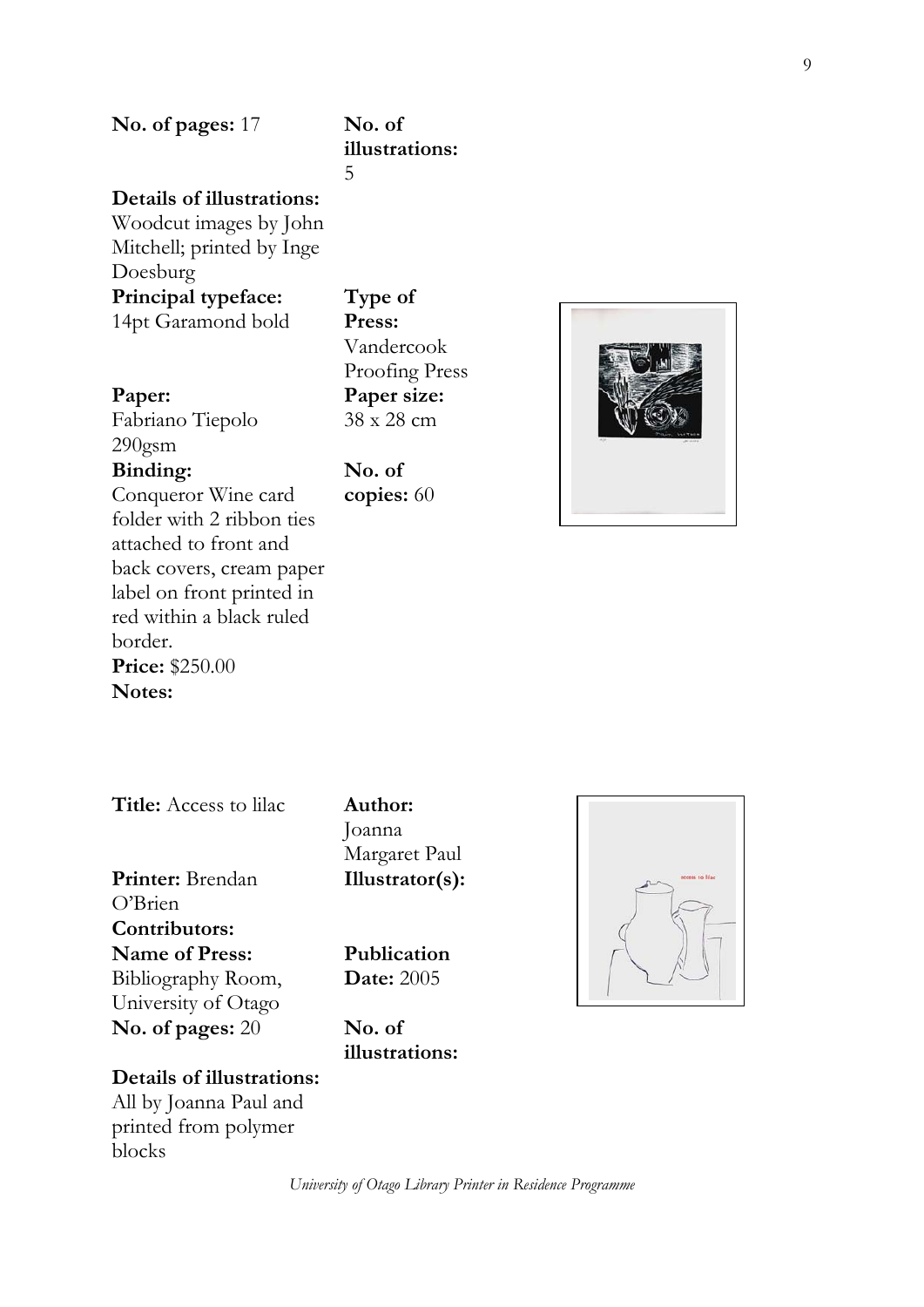**Principal typeface:** 14 point Garamond

**Type of Press:** Vandercook Proofing Press

**No. of copies:** 100

# **Paper: Paper size:**

### **Binding:** Hand sewn; image on cover **Price:**

### **Notes:**

The poems have selected by Bernadette Hall, building on a core group gathered by Joanna herself under the title 'access to lilac'.





**Title:** PINE **Author:**

Ralph Hotere; Bill Manhire **Illustrator(s):** 

**Printer:** Brendan O'Brien **Contributors: Name of Press:** Otakou Press

**Publication Date:** September 2005 **illustrations:**

**No. of pages:** 20 **No. of** 

### **Details of illustrations:**

**Principal typeface:**

14 point Garamond for publication detials

**Paper:** Zerkall **Binding:** Hand sewn **Price:** \$800 signed; \$350 unsigned

**Type of Press:** Vandercook Proofing Press **Paper size:** Height 27cm **No. of copies:** 100



*University of Otago Library Printer in Residence Programme* 

ess to lilad a Margaret Paul

2005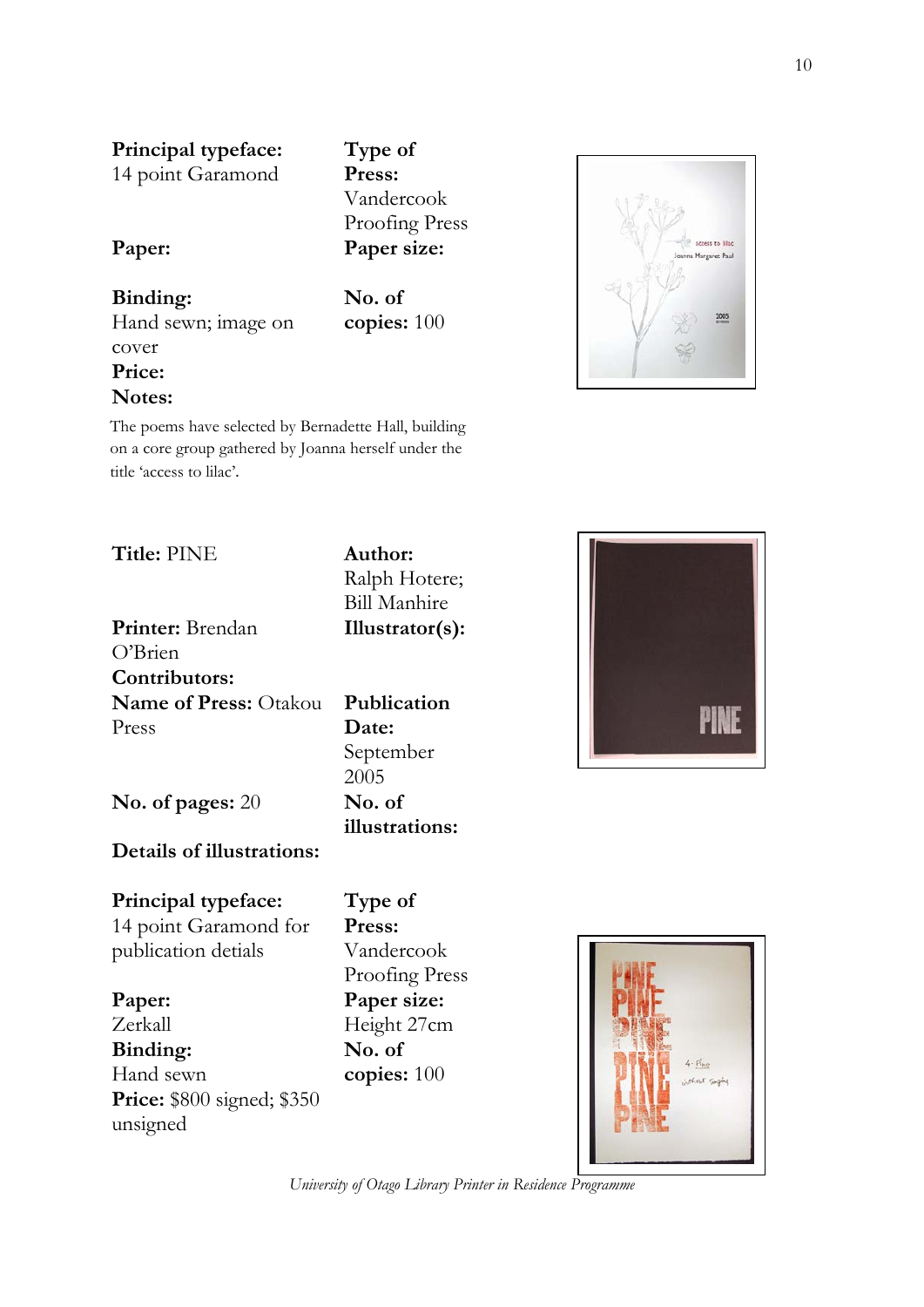### **Notes:**

Artist's book of artwork by Ralph Hotere and poems by Bill Manhire. Poems rewritten by Ralph Hotere in August 2005 and printed from polymer blocks. Woodtype rearranged by Brendan O'Brien in fashion of Hotere & Manhire's earlier edition on 1974.

**Title:** The hunting of the snark; an agony, in eight fits

**Author:** Lewis Carroll

David Elliot

**Printer:** Tara McLeod **Illustrator(s):** 

### **Contributors:**

Inge Doesburg; Kathyrn Madill; Jenna Packer **Name of Press:** Otakou Press **No. of pages:** 20 **No. of** 

**Details of illustrations:** 12 card characters; 1 original etching **Principal typeface:** 12 & 14 point Garamond

### **Paper:**

off-white Zerkall; natural white Sundance felt and terracotta Bugra; Etching on Tiepolo

**Publication Date:** 2006 **illustrations:** 13

**Type of Press:** Vandercook Proofing Press **Paper size:** height 20cm



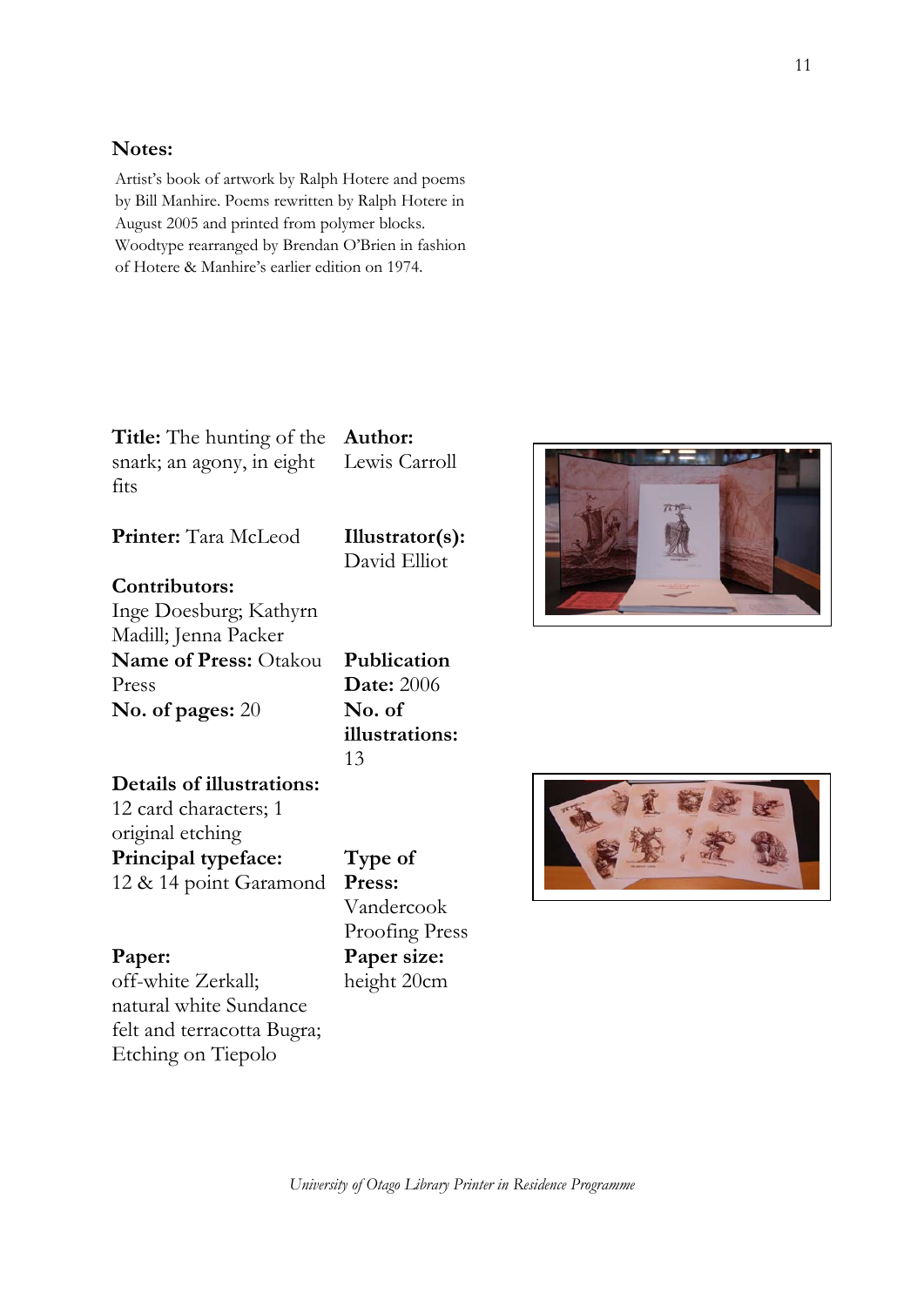### **Binding: No. of**

**copies:** 101

**Price:** \$250.00



Kit ("Snarkopack") consists of 1 book ([20] p. ; 20 cm.), 3 sheets (20 x 13 cm.) containing twelve card characters, one sheet of feet for mounting card characters, 1 original etching of a character (19 x 14 cm.), rules card (19 x 14 cm.), one bookmark (21 x 8 cm. folded to 11 x 8 cm.); all in folder (21 x 50 cm. folded to 21 x 21 x 17 cm.) tied by cord.

Text printed by Tara McLeod; solar etching by Inge Doesburg, Jenna Packer and Kathryn Madill; binding by Don Tobin and University of Otago bindery; character card printers, Garry Porter and Graham Tohill at Wickliffe Press. -- Snarkolophon.

**Title:** Twelve poems by Hone Tuwhare; interpreted by seven Dunedin printmakers **Printer:** John Holmes **Illustrator(s):** 

**Author:** Hone Tuwhare

Webb, Marilynn. Nielsen, Olav. McFarlane, Mary. Doesburg, Inge. Kaan, Simon. Madill, Kathryn.

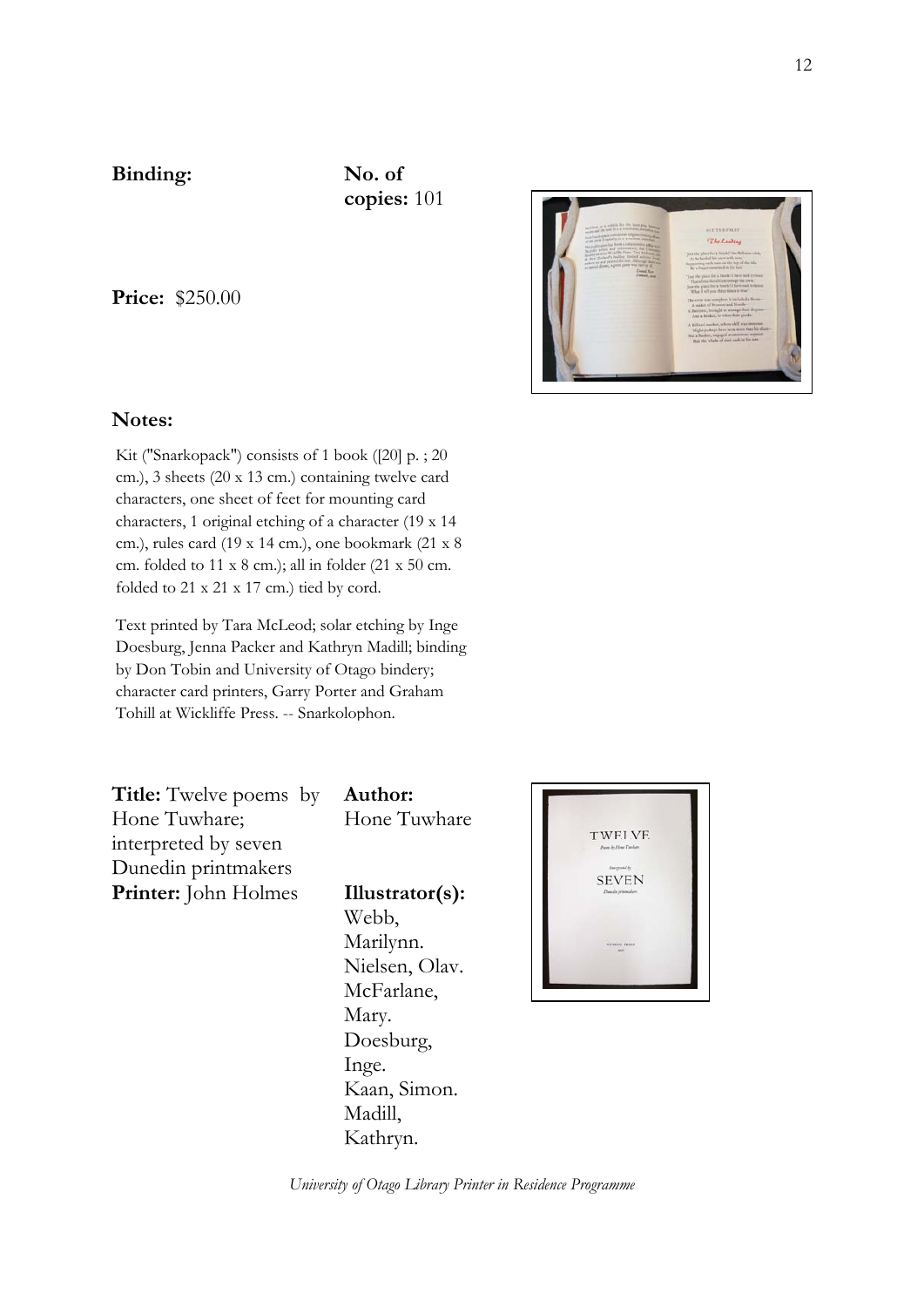### Packer, Jenna.

### **Contributors:**

**Name of Press:** Otakou Press

**Publication Date:** October 2007 **illustrations:** 7



**No. of pages:** 21 **No. of** 

### **Details of illustrations:**

Seven original prints signed by the artists **Principal typeface:** 14 point Monotype Garamond, 3 point leaded **Paper:** Fabriano Tiepolo 290 gsm

**Type of Press:** Vandercook Proofing Press **Paper size:** Height 37 cm

**No. of copies:** 95

### **Binding:**

Loose portfolio sheets wrapped in Elephant Grey box

**Price:** \$250.00 **Notes:** 

 of Otago.The 12 poems originally appeared in Come Rain hail, published in 1970 by the Bibliography Room, University

**Title:** Open sky : a homage to Ruth Dallas **Printer:** Alan Loney **Illustrator(s):** 

**Author:** Ruth Dallas

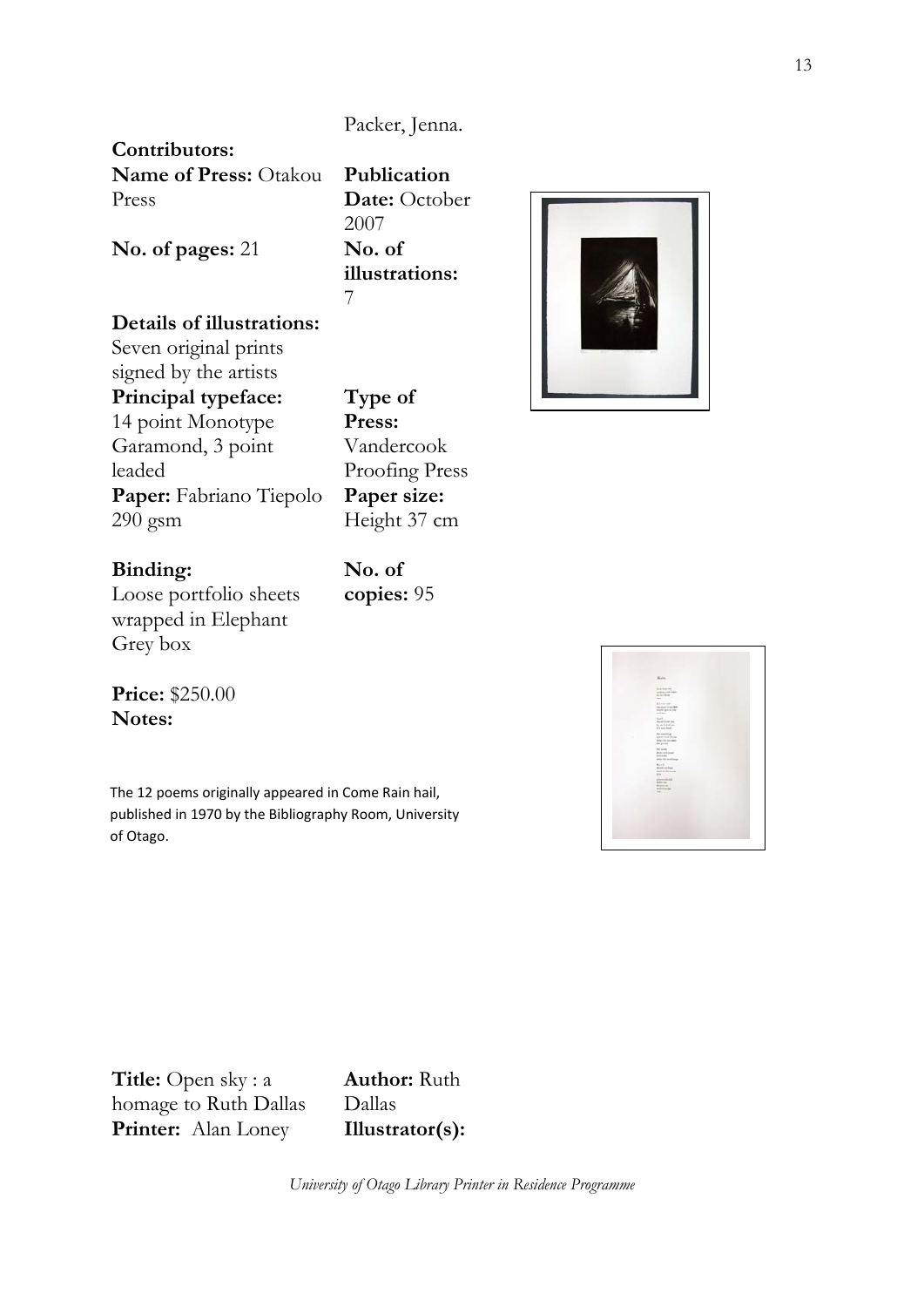**Contributors:** 

| <b>Name of Press: Otakou Publication</b> |                     |
|------------------------------------------|---------------------|
| Press                                    | <b>Date:</b> August |
|                                          | 2008                |

**No. of pages:** 36 **No. of** 

### **Details of illustrations:**

| Principal typeface: |  |  |
|---------------------|--|--|
| 14 pt Garamond /    |  |  |
| Plantin             |  |  |

**Type of Press:** Hopkinson & Cope Albion handpress no. 1928 **Paper size:** 27.5 x 19 cm **No. of copies:** 100

**illustrations:**





### **Notes:**

bindery.

**Price: \$200.00** 

**Paper:**

**Binding:**

Damp Zerkall

1/4 yellow linen, blue linen boards, title printed in silver on upper cover, fore- and bottom text edges untrimmed.

Produced by University

This is a reprint of previously published poems, plus some unpublished haiku by Ruth Dallas. This book is edited, designed & printed by Alan Loney. The visual elements are selected from material found in the Otakou Press studio by the printer.

T.p. printed in blue and grey. With a half t.p. printed with title in silver. Text printed in brown, blue, and grey type.